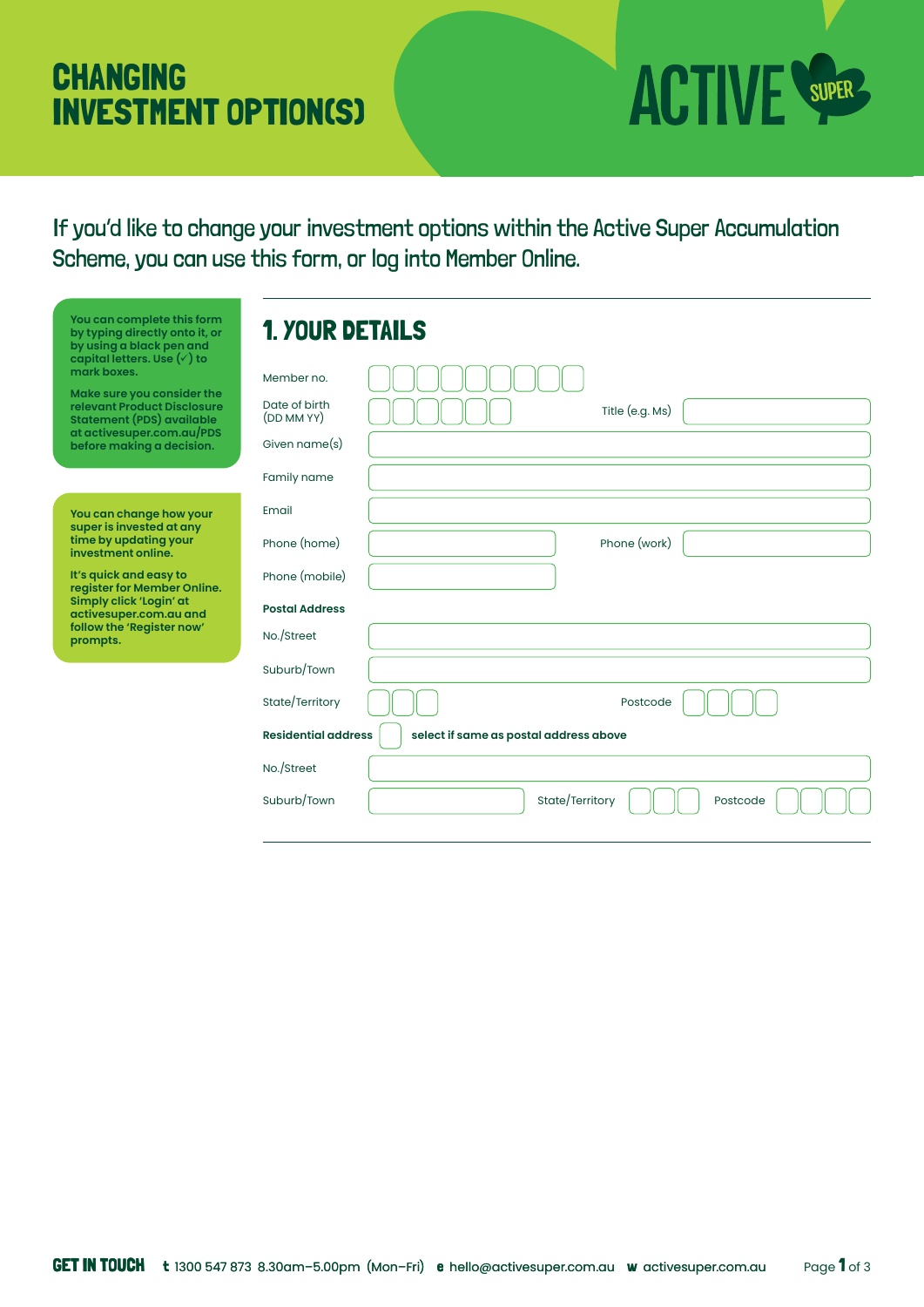

**Select either Option 1 OR Option 2 Option 1 Option 2** Switch my current balance to: Apply my future transactions to: **If you want your account balance AND future transactions to be invested in the SAME options please complete Option 1. If you want your account balance AND future transactions invested in DIFFERENT options, please complete Option 2. IMPORTANT If you make an invalid election using this form, your existing investment mix will continue to apply. Single sector option Pre-mixed option You can invest your super in one or a combination of investment options.** High Growth Balanced Conservative Balanced Managed Cash Active Super Lifestage Product Conservative **TOTAL % % % % % % % % % % % % % % % % % % % % % 1 0 0 1 0 0 1 0 0 You should refer to the PDS for full details of each investment option, including the MySuper product, Active Super Lifestage Product, before completing this form.** 2. YOUR CHOICE OF INVESTMENT OPTION

### **Rebalancing of your account**

As investment performance varies over time, to ensure your account does not move out of line with your chosen option, your account will be automatically rebalanced each quarter. The Trustee will automatically make any necessary transfers between the underlying investments to ensure your account does not move out of line with your chosen option.

If you do not want this automatic rebalancing to occur, please contact Member Services.

Rebalancing is not available if your account balance and future contributions are invested differently.